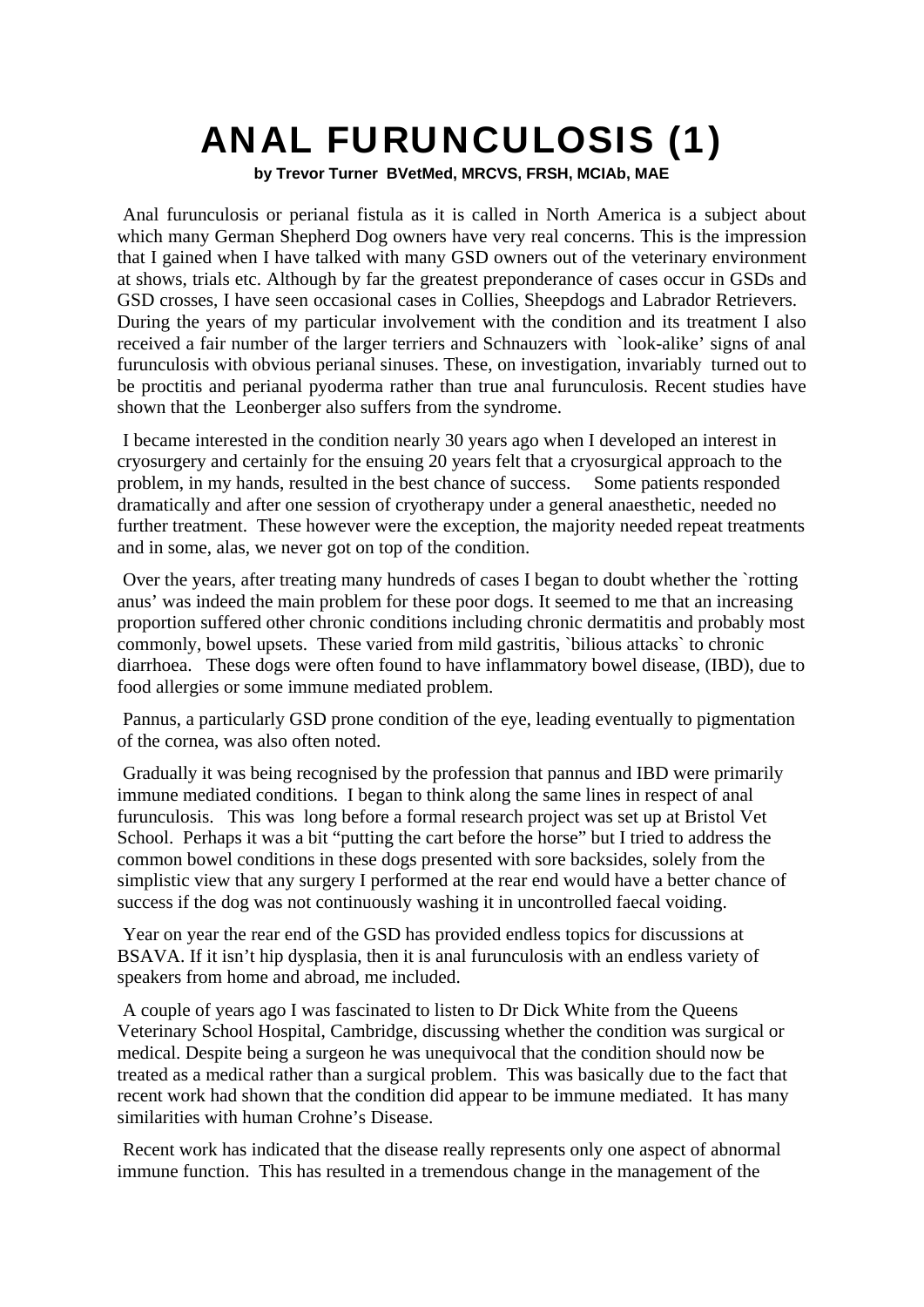condition. Further investigation also confirmed that anal furunculosis is frequently accompanied with IBD.

The advent of commercially available hypo-allergenic diets led to a major break through in the control of diarrhoea and gas formation in with chronic bowel disease. If these dogs also suffered anal fistulae, it was noted they showed improvement around the anal region following treatment that stabilised if not cured the bowel problem. It was for these reasons that over the last several years there has been this gradual shift towards medical rather than surgical treatment for anal furuncuosis.

Treatment today is directed towards dietary management and the control of the immune problem as a whole rather than simply treating the perianal fistulae. Over the years these have been subject to a tremendous variety of treatments, the proponents of which all claim success, me included with my cryosurgery! Treatments have varied from tail amputation to cauterisation of the fistulae through meticulous surgery to cryosurgery and laser therapy.

It is a sure sign that we do not know the cause and therefore cannot design a logical treatment when such variety of `cures' is on offer.

Years ago in the really refractive cases I would use corticosteroids (cortisone) , solely to reduce the inflammation and make the dog more comfortable. Today the same drug is frequently used in high immunosuppressive doses initially. This is then reduced and continued long term at the reduced dose. This is often combined with newer immunosuppressive drugs such as Cyclosporine. In really refractive cases this combined with hypo-allergenic diets has resulted in spectacular improvements in up to 90% of cases treated.

Cyclosporine is the immunosuppressive drug of choice and sometimes its effect is little short of miraculous. However the one drawback is its price. Using cyclosporine on a dog the size of a GSD will soon exhaust insurance cover!

What was I saying about the ever green nature of the subject at BSAVA? This year I listened to Bryden Stanley from Michigan State University, speaking on the subject. She made it quite clear that local cleansing of the affected area with topical and systemic antibiotic medications was palliative at best and historically they always ended up at the surgeon's door! Her view was that surgery yielded satisfactory short term results in up to 80% of cases but recurrence rates were high, (50-90%) and complications not uncommon. Using cryotherapy I would not put recurrence rates at more than about 30% but they certainly did occur, the most common of which were faecal incontinence and anal stricture. However both of these conditions could be controlled in the majority of cases.

Dr Stanley then discussed the results of using cyclosporine combined with ketaconozole.

This allows a much lower dose of cyclosporine to be used thus reducing the cost, although of course the ketaconozole then has to be paid for. This is much more reasonable than the cost of cyclosporine so the treatment becomes almost affordable.

Combine the treatment with corticosteroid therapy and a suitable diet, usually involving an alternative protein source and a high success is achievable long term.

The question then remains, what about the anal sacs? (glands) In retrospect one of the reasons for my continued belief in cryotherapy was perhaps the fact that I always ensured that the anal glands were surgically removed before cryosurgery was attempted. This was solely because the majority of anal sacs that I examined in dogs presented with anal furunculosis were invariably chronically infected. It was my belief that leaving these in